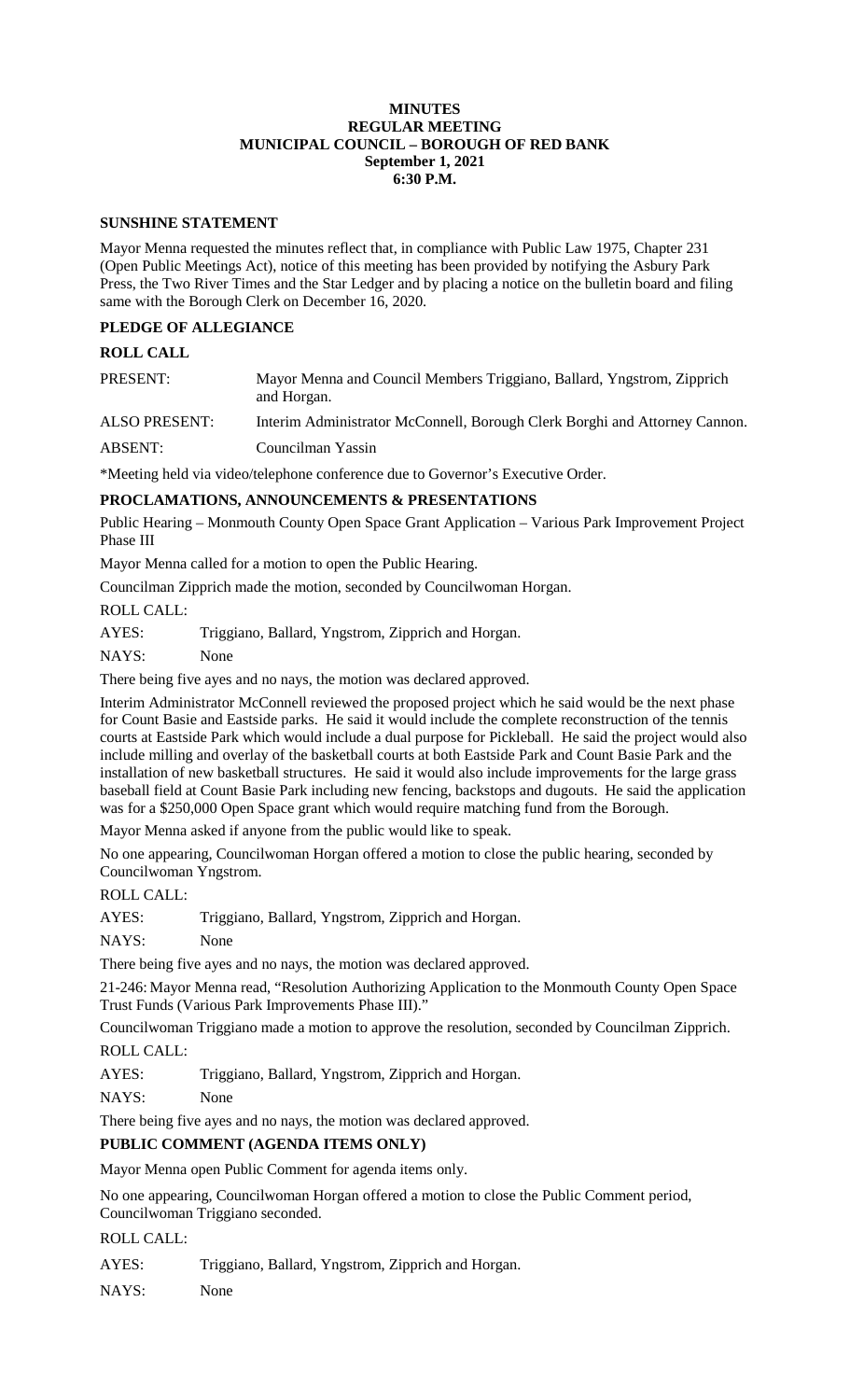There being five ayes and no nays, the motion was declared approved.

## **MINUTES & REPORTS**

## Regular Meeting Minutes of 6/23/2021

Councilwoman Triggiano offered a motion to approve the minutes, seconded by Councilwoman Horgan.

ROLL CALL:

AYES: Triggiano, Yngstrom, Zipprich and Horgan.

NAYS: None

ABSTAIN: Ballard

There being four ayes, no nays and one abstention, the motion was declared approved.

## **ORDINANCES - Public Hearing/Adoption:**

2021-18: Mayor Menna read, "Ordinance Amending and Supplementing Chapter 680, "Vehicles and Traffic," Section 680-38, "Schedule IV: "Time-Limit Parking"

Councilman Zipprich offered a motion to open the public hearing, seconded by Councilwoman Horgan. ROLL CALL:

AYES: Triggiano, Ballard, Yngstrom, Zipprich and Horgan.

NAYS: None

There being five ayes and no nays, the motion was declared approved.

No one appearing, Councilwoman Horgan offered a motion to close the Public Comment period, Councilman Zipprich seconded.

# ROLL CALL:

AYES: Triggiano, Ballard, Yngstrom, Zipprich and Horgan.

NAYS: None

There being five ayes and no nays, the motion was declared approved.

Councilwoman Horgan offered a motion to adopt the ordinance, seconded by Councilman Zipprich.

ROLL CALL:

AYES: Triggiano, Ballard, Yngstrom, Zipprich and Horgan.

NAYS: None

There being five ayes and no nays, the motion was declared approved.

2021-19: Mayor Menna read, "Ordinance Establishing Salaries or Wages of Officials and Employees of the Borough of Red Bank, in Monmouth County."

Councilwoman Triggiano offered a motion to open the public hearing, seconded by Councilwoman Horgan.

ROLL CALL:

AYES: Triggiano, Ballard, Yngstrom, Zipprich and Horgan.

NAYS: None

There being five ayes and no nays, the motion was declared approved.

No one appearing, Councilman Zipprich offered a motion to close the Public Comment period, Councilwoman Horgan seconded.

# ROLL CALL:

AYES: Triggiano, Ballard, Yngstrom, Zipprich and Horgan.

NAYS: None

There being five ayes and no nays, the motion was declared approved.

Councilwoman Triggiano offered a motion to adopt the ordinance, seconded by Councilwoman Horgan.

ROLL CALL:

AYES: Triggiano, Ballard, Yngstrom, Zipprich and Horgan.

NAYS: None

There being five ayes and no nays, the motion was declared approved.

**ORDINANCES – First Reading:**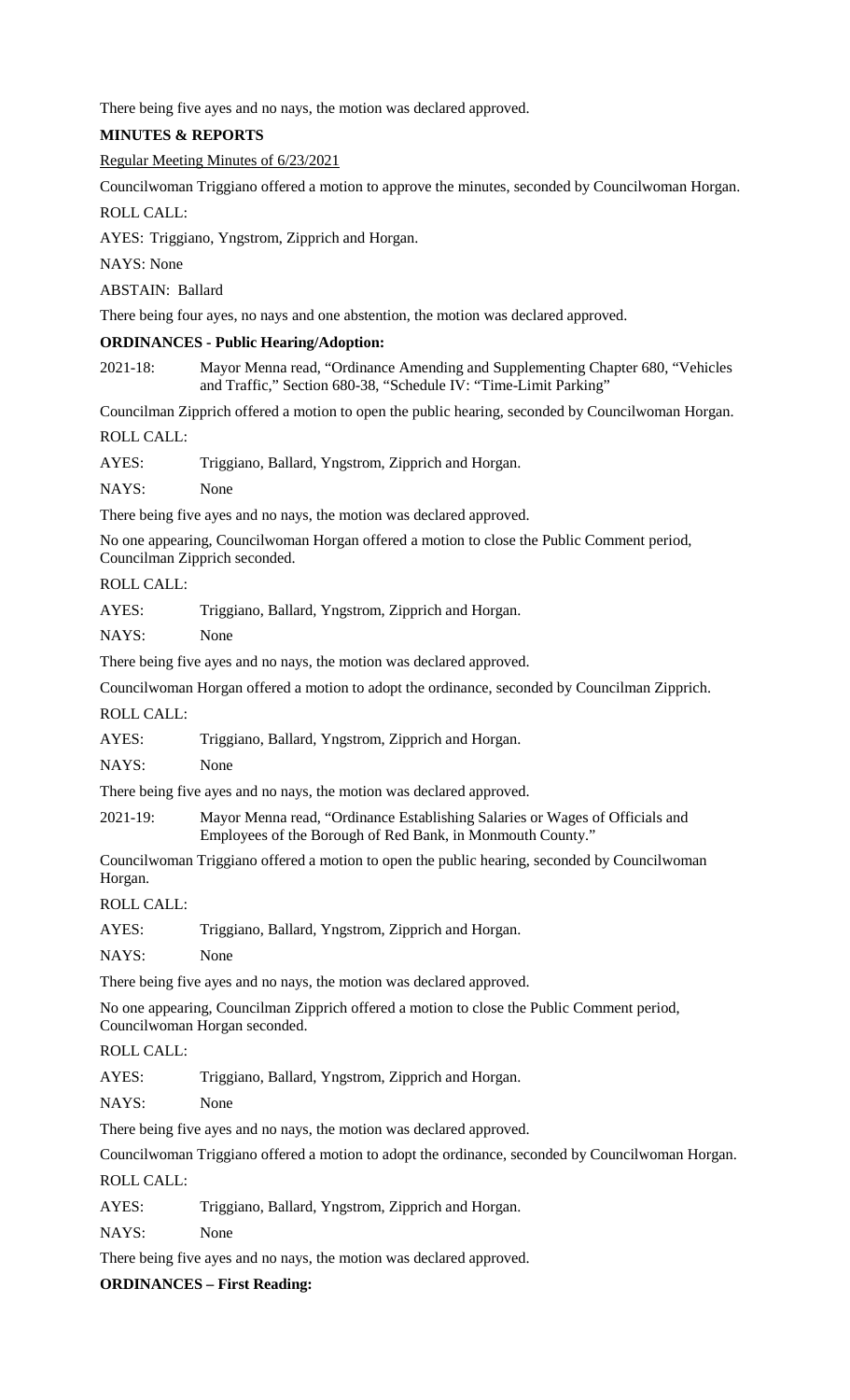2021-20: Mayor Menna read, "Ordinance Amending Section 300-3: "Fees" of Chapter 300: "Construction Codes, Uniform" of the Borough's Revised General Ordinances to Increase Certain Construction Fees and Implement New Fees upon Certain Construction."

Councilman Ballard offered a motion to introduce the ordinance, seconded by Councilman Zipprich. ROLL CALL:

AYES: Triggiano, Ballard, Yngstrom, Zipprich and Horgan.

NAYS: None

There being five ayes and no nays, the motion was declared approved.

Mayor Menna announced the Public Hearing would be held on 9/22/2021 at 6:30 pm.

# **RESOLUTIONS**

21-247: Mayor Menna read, "Resolution for Payment of Bills Amounting to \$1,056,520.49"

Councilwoman Horgan offered a motion to approve the resolution, seconded by Councilwoman Triggiano.

ROLL CALL:

AYES: Triggiano, Ballard, Yngstrom, Zipprich and Horgan.

NAYS: None

There being five ayes and no nays, the motion was declared approved.

21-248: Mayor Menna read, "Resolution Authorizing Water/Sewer Refund due to Overpayment"

Councilman Zipprich offered a motion to approve the resolution, seconded by Councilwoman Horgan. ROLL CALL:

AYES: Triggiano, Ballard, Yngstrom, Zipprich and Horgan.

NAYS: None

There being five ayes and no nays, the motion was declared approved.

21-249: Resolution Fixing the Salaries of Certain Officers and the Pay or Compensation of Certain Positions and Employees within the Borough of Red Bank for the Year 2021

Councilwoman Triggiano offered a motion to approve the resolution, seconded by Councilwoman Horgan.

## ROLL CALL:

AYES: Triggiano, Ballard, Yngstrom, Zipprich and Horgan.

NAYS: None

There being five ayes and no nays, the motion was declared approved.

Councilman Yassin joined the meeting at 8:56pm.

21-250: Resolution Authorizing the Borough Engineer, CME Associates, to Perform Professional Engineering Services for the Borough for the 2021 Road Program at a Cost Not to Exceed \$63,500.00

Councilman Zipprich offered a motion to approve the resolution, seconded by Councilwoman Horgan.

ROLL CALL:

AYES: Yassin, Triggiano, Ballard, Yngstrom, Zipprich and Horgan.

NAYS: None

There being six ayes and no nays, the motion was declared approved.

21-251 Resolution Authorizing the Appointment of Regular Crossing Guards for the 2021-2022 School Year

Councilwoman Triggiano offered a motion to approve the resolution, seconded by Councilwoman Horgan.

ROLL CALL:

### AYES: Yassin, Triggiano, Ballard, Yngstrom, Zipprich and Horgan.

NAYS: None

There being six ayes and no nays, the motion was declared approved.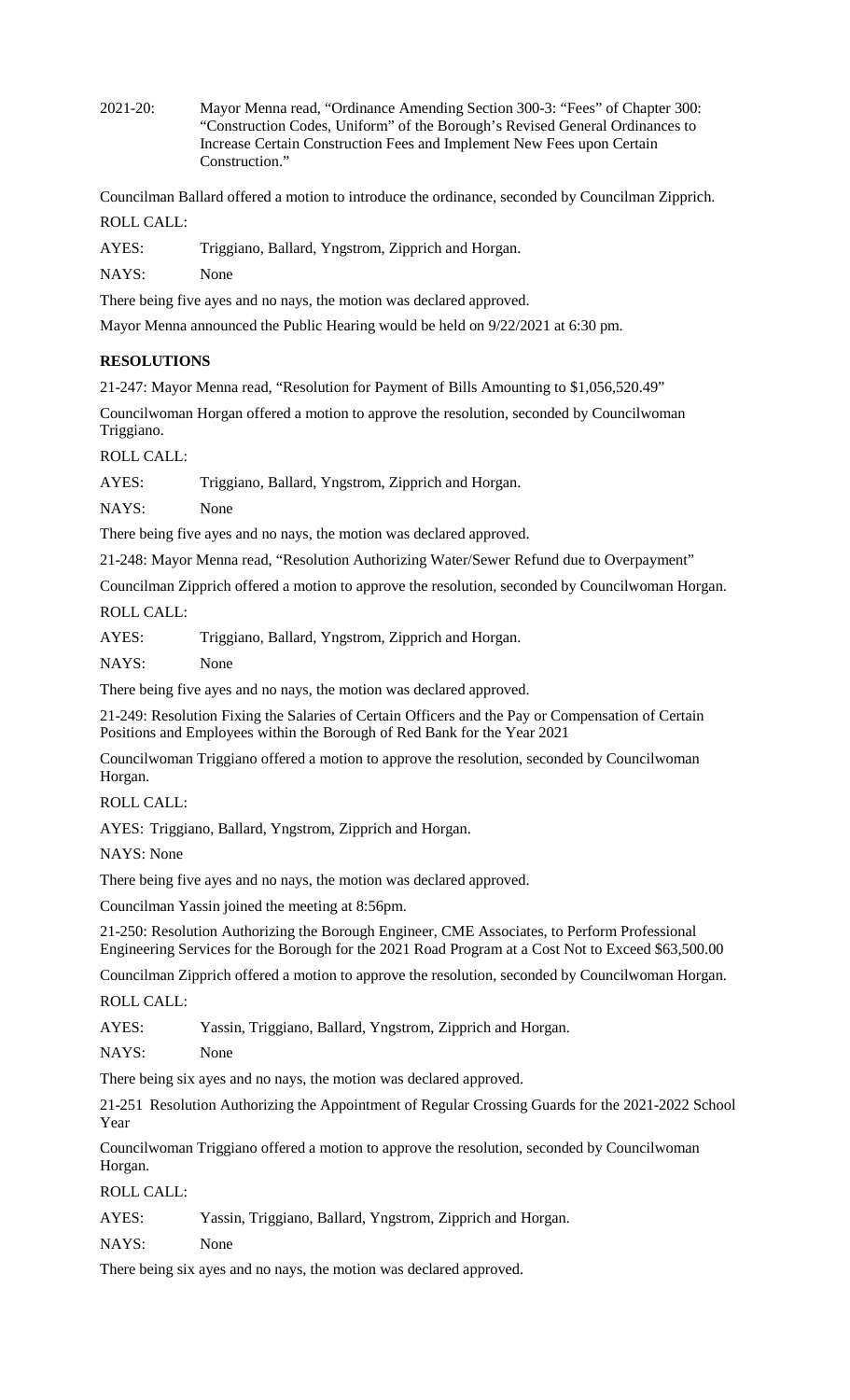21-252: Resolution Authorizing a Shared Services Agreement with Shrewsbury Township

Councilwoman Horgan offered a motion to approve the resolution, seconded by Councilman Yassin.

# ROLL CALL:

AYES: Yassin, Triggiano, Ballard, Yngstrom, Zipprich and Horgan.

NAYS: None

There being six ayes and no nays, the motion was declared approved.

## **MAYOR AND COUNCIL COMMENTS**

Councilman Ballard said he had no report.

Councilman Yngstrom had no report.

Councilwoman Horgan reported that the Library had been awarded three different grants totaling approximately \$160,000 for various programs. She said she wanted to recognize the Director and Assistant Director for their efforts. She also announced that the Townwide Yard Sale would be September 18 and said the entry period for the annual photo contest had been extended to October 1.

Councilwoman Triggiano said there would be a 9-11 Memorial Ceremony on September 11 at 11 am.

Councilman Zipprich had no report.

Councilman Yassin had no report.

Councilman Ballard said he wanted to note that there would be a Dog Days event on September 11 from 12noon to 4pm at Marine Park. He thanked the Animal Welfare Advisory Committee for their work on the event.

### **DISCUSSION & ACTION**

No Discussion/Action items.

### **PUBLIC COMMENT (Governmental Issues, 5 Minute Limit)**

No one appearing, Councilman Yassin offered a motion to close the Public Comment period, Councilwoman Horgan seconded.

#### ROLL CALL:

| AYES: |  | Yassin, Triggiano, Ballard, Yngstrom, Zipprich and Horgan. |
|-------|--|------------------------------------------------------------|
|       |  |                                                            |

NAYS: None

There being six ayes and no nays, the motion was declared approved.

### **EXECUTIVE SESSION**

21-253 The Borough Attorney read a resolution to adjourn to executive session to discuss Personnel, Contract Negotiation and Litigation. Possible action to be taken.

Councilman Yassin offered a motion to adjourn to Executive Session, seconded by Councilwoman Horgan.

ROLL CALL:

| AYES: |  |  | Yassin, Triggiano, Ballard, Yngstrom, Zipprich and Horgan. |
|-------|--|--|------------------------------------------------------------|
|-------|--|--|------------------------------------------------------------|

NAYS: None

There being six ayes and no nays, the motion was declared approved.

### **RESUME REGULAR BUSINESS**

Councilman Yassin offered a motion to resume regular business, seconded by Councilwoman Horgan.

ROLL CALL:

AYES: Yassin, Triggiano, Ballard, Yngstrom, Zipprich and Horgan.

### NAYS: None

There being six ayes and no nays, the motion was declared approved.

# **ROLL CALL**

| PRESENT: | Mayor Menna and Council Members Yassin, Triggiano, Ballard, Yngstrom, |
|----------|-----------------------------------------------------------------------|
|          | Zipprich and Horgan.                                                  |

ALSO PRESENT: Interim Administrator McConnell, Borough Clerk Borghi and Attorney Cannon. **RESOLUTIONS** 

21-254: Resolution Accepting Resignation of Borough Chief Financial Officer